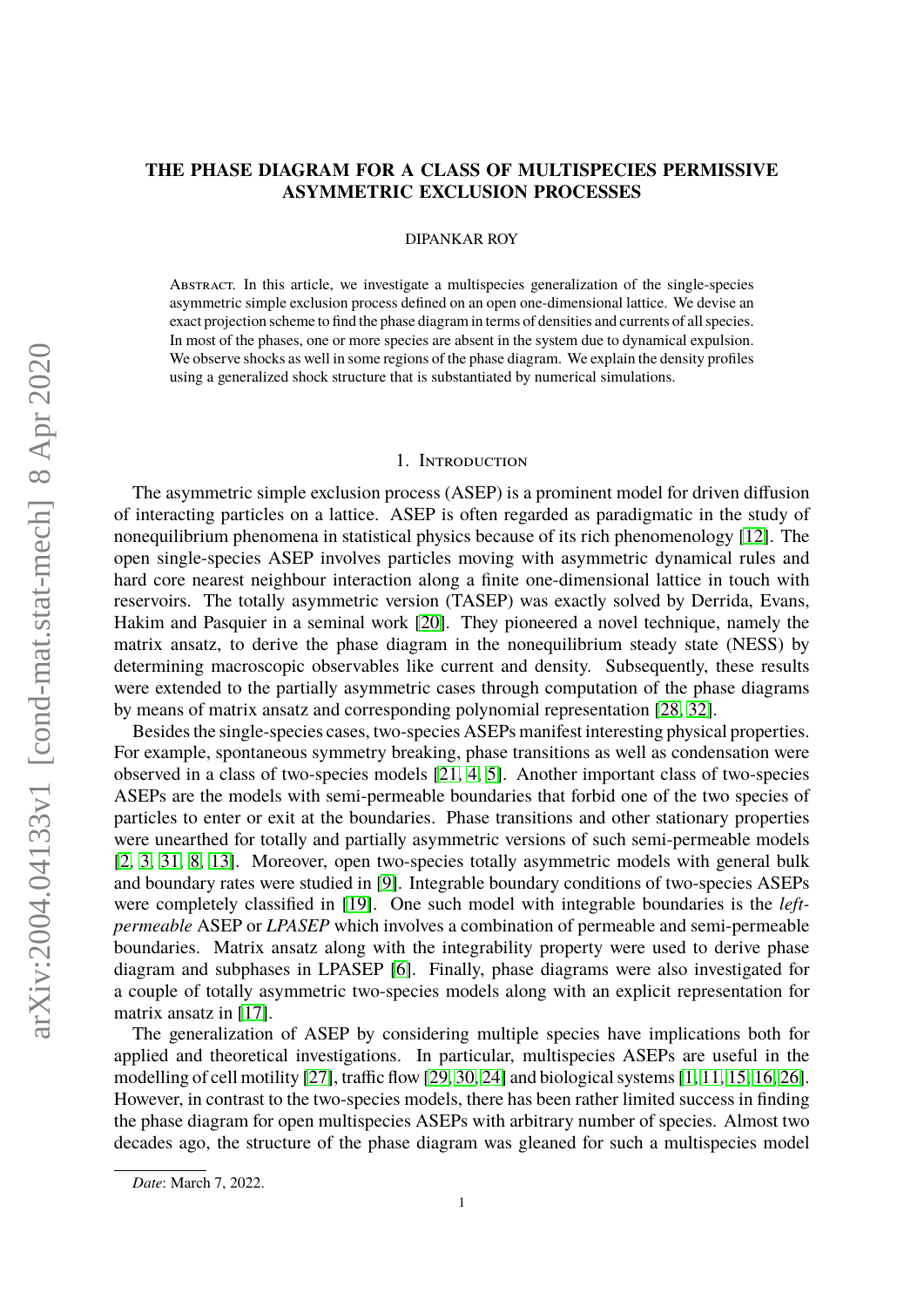where rates could be chosen from a continuous or discrete distribution [\[25\]](#page-15-11). Matrix ansatz technique was employed to analyze a multispecies generalization in the context of traffic flow in [\[24\]](#page-15-9), as well as multispecies models with ordered sequential and sub-lattice parallel update schemes in [\[23\]](#page-15-12). More recently, the semi-permeable two-species models were generalized by defining a multispecies ASEP model known as *mASEP* in [\[14\]](#page-14-14). There, important results related to its NESS were rigorously proved. Later, the phase diagram for mASEP was understood in [\[10\]](#page-14-15) via the *colouring* technique. Integrable boundary conditions were discussed for a class of multispecies models with arbitrary number of species in [\[18\]](#page-15-13). Densities and currents were determined through matrix product approach for another class of multispecies model in [\[22\]](#page-15-14). In addition, the two-species LPASEP was generalized to a model called *mLPASEP* in [\[7\]](#page-14-16). For mLPASEP too, the colouring technique was utilized to compute the phase diagram.

In the present contribution, we study the phase diagram of a multispecies partially asymmetric exclusion process with arbitrary number of species and permeable boundaries. We shall call our model multispecies *permissive* ASEP (or *mpASEP* in short) because both the boundaries permit a species to be replaced with any other species. We construct a colouring scheme that projects the mpASEP onto the open single-species ASEP model. We identify all phases as well as the coexistence regions in the multi-dimensional phase diagram. In the majority of the phases, we observe interesting physical phenomena such as *dynamical expulsion* when particles of one or more species are expelled from the lattice. Nevertheless, corresponding to each species, we find a phase where high density of that particular species can be adopted in the system. We provide explanation to the coarse features of density profiles by means of the generalized shock picture. We note here that we use only colouring argument to compute the macroscopic quantities and the phase diagram without any matrix ansatz.

The present article is organized in the following way. First, we define the mpASEP in Section [2.](#page-1-0) Then we recall the phase diagram and shock picture in the single species ASEP in Section [3](#page-2-0) because our analysis is built on the results for the single-species case. In Section [4,](#page-4-0) we present the phase diagram and all densities and currents in each phase. The penultimate section, i.e. Section [5,](#page-11-0) contains discussion regarding the generalized shock picture.

## 2. Model definition

<span id="page-1-0"></span>The open ASEP is a continuous time Markov chain defined on a finite lattice of size *L*. At the boundaries, the lattice is attached to particle reservoirs so that particles might enter or leave from the lattice. Each site in the lattice can either be occupied by exactly one particle or be vacant. The particles are biased to move preferentially towards the right. Below, we define a multispecies model which has completely permeable boundaries. Indeed, the boundary interactions make this model distinct from other multispecies models such as mASEP [\[14,](#page-14-14) [10\]](#page-14-15) and mLPASEP [\[7\]](#page-14-16) where passage of particles is far more restricted at the boundaries.

The precise definition of multispecies permissive ASEP or mpASEP is as follows. Similar to the open ASEP, the mpASEP is defined on an open one-dimensional lattice of size *L*. There are total of  $(r + 1)$  species of particles in the mpASEP. Each species is identified with an element of the label set  $\mathbb{L} := \{0, 1, \ldots, r\}$ . The preference of rightwards hopping is determined by the natural order relation among the species:  $0 < 1 < \cdots < r$ . One can think of 0's as vacancies or the slowest species, *r*'s as the fastest species, and any intermediate species  $i$  ( $0 < i < r$ ) being faster or slower than another species *j* according to where  $i > j$  or  $i < j$  respectively. The left boundary interactions are given by

(1) 
$$
i \rightarrow j
$$
 with rate 
$$
\begin{cases} \alpha_j \text{ if } i < j, \\ \gamma_j \text{ if } i > j, \end{cases}
$$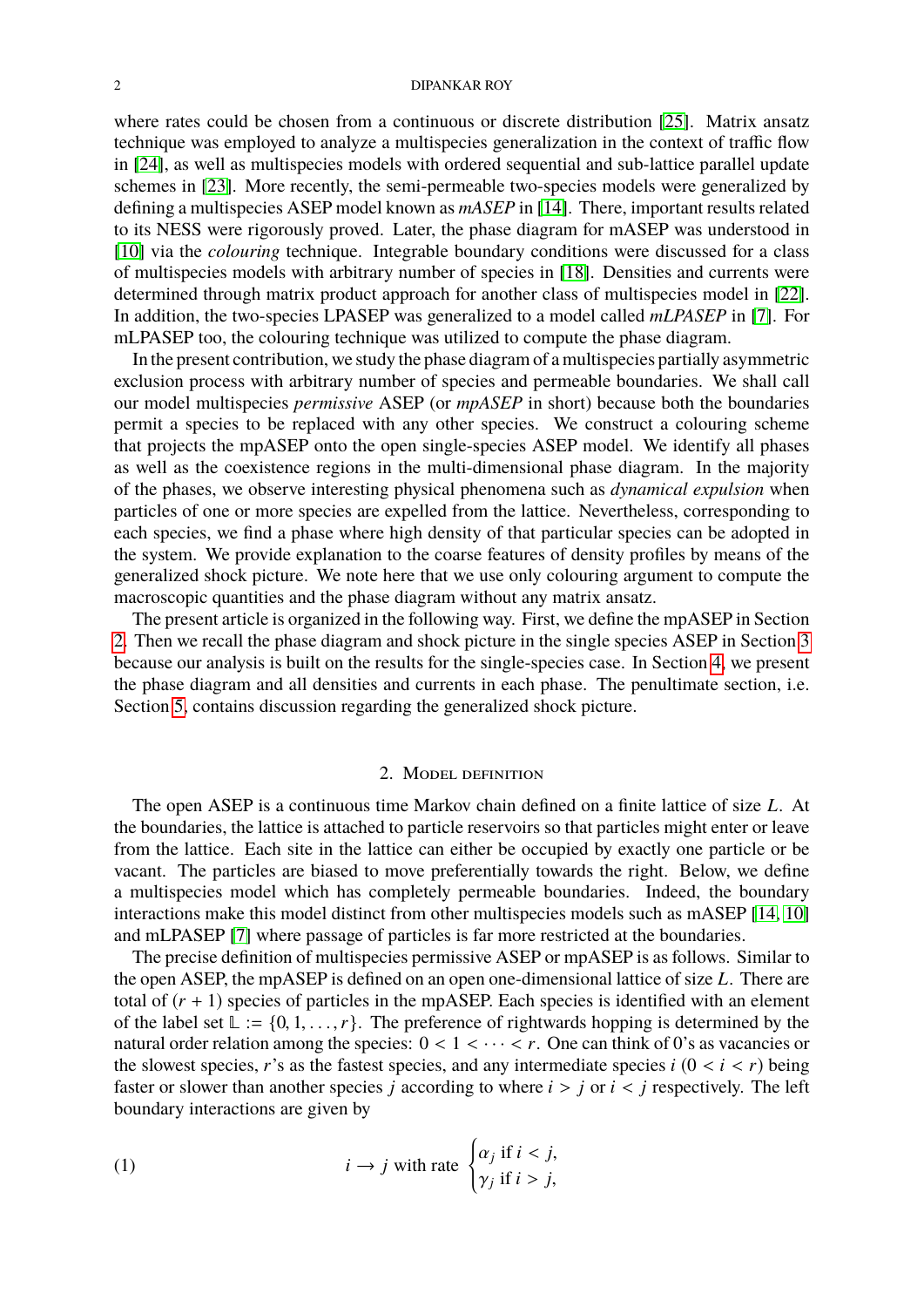where  $(\alpha_1, \ldots, \alpha_r)$  and  $(\gamma_0, \ldots, \gamma_{r-1})$  are sets of fixed positive parameters. In the bulk exchange of particles between neighbouring sites follows the rule

(2) 
$$
ij \to ji \text{ with rate } \begin{cases} 1 \text{ if } i > j, \\ q \text{ if } i < j, \end{cases}
$$

where we impose the condition  $0 < q < 1$ . On the right boundary particles can be replaced with the following rates

(3) 
$$
i \rightarrow j
$$
 with rate 
$$
\begin{cases} \beta_j & \text{if } i > j, \\ \delta_j & \text{if } i < j, \end{cases}
$$

where the parameters  $(\beta_0, ..., \beta_{r-1})$  and  $(\delta_1, ..., \delta_r)$  are again fixed and positive. Finally, it<br>is useful to introduce  $A_k := \sum_{i=k}^r \alpha_i$ , and  $G_k := \sum_{i=0}^{k-1} \gamma_i$ . Also, we define  $B_k := \sum_{i=0}^{k-1} \beta_i$ ,<br>and  $D_k := \sum_{i=0}^r \delta_i$ and  $D_k := \sum_{i=k}^r \delta_i$  in terms of the right boundary parameters. These quantities will appear as boundary parameters when we apply the colouring technique boundary parameters when we apply the colouring technique.

*Remark 1.* We can define a totally asymmetric variant of the mpASEP with *r* species in the following manner. We allow  $q = 0$  as well as  $\gamma_i = \delta_i = 0$  for  $0 \le i < r$  and  $1 \le j \le r$ . Moreover, we put restrictions on the nonzero boundary rates such that  $\sum_{i=1}^{r} \alpha_i \le 1$  and  $\sum_{i=0}^{r-1} \beta_i \le 1$ . As an example, one checks that the model becomes the single-species TASEP for  $r - 1$ an example, one checks that the model becomes the single-species TASEP for  $r = 1$ .



<span id="page-2-1"></span>Figure 1. The phase diagram for ASEP. The HD-LD coexistence region is the semi-infinite line  $1 < a = b$ .

## 3. The single-species ASEP

<span id="page-2-0"></span>The open single-species ASEP (or simply ASEP for brevity) is a well-known model [\[20,](#page-15-0) [28,](#page-15-1) [32,](#page-15-2) [12\]](#page-14-0). Here, we review only the important facts that would be relevant to our discussion later. If we let  $r = 1$  in the mpASEP, then the model is nothing but the ASEP. In the ASEP, there are particles of only one species, denoted with 1, and vacancies, represented by 0. At the left boundary, the injection and removal of particles take place with the following rates

 $0 \rightarrow 1$  with rate  $\alpha$ ,  $1 \rightarrow 0$  with rate  $\gamma$ .

In the bulk, the rates for hopping forward and backward are

 $10 \rightarrow 01$  with rate 1,  $01 \rightarrow 10$  with rate q.

Additionally, the right boundary interactions are given by the rules

 $1 \rightarrow 0$  with rate  $\delta$ ,  $0 \rightarrow 1$  with rate  $\beta$ .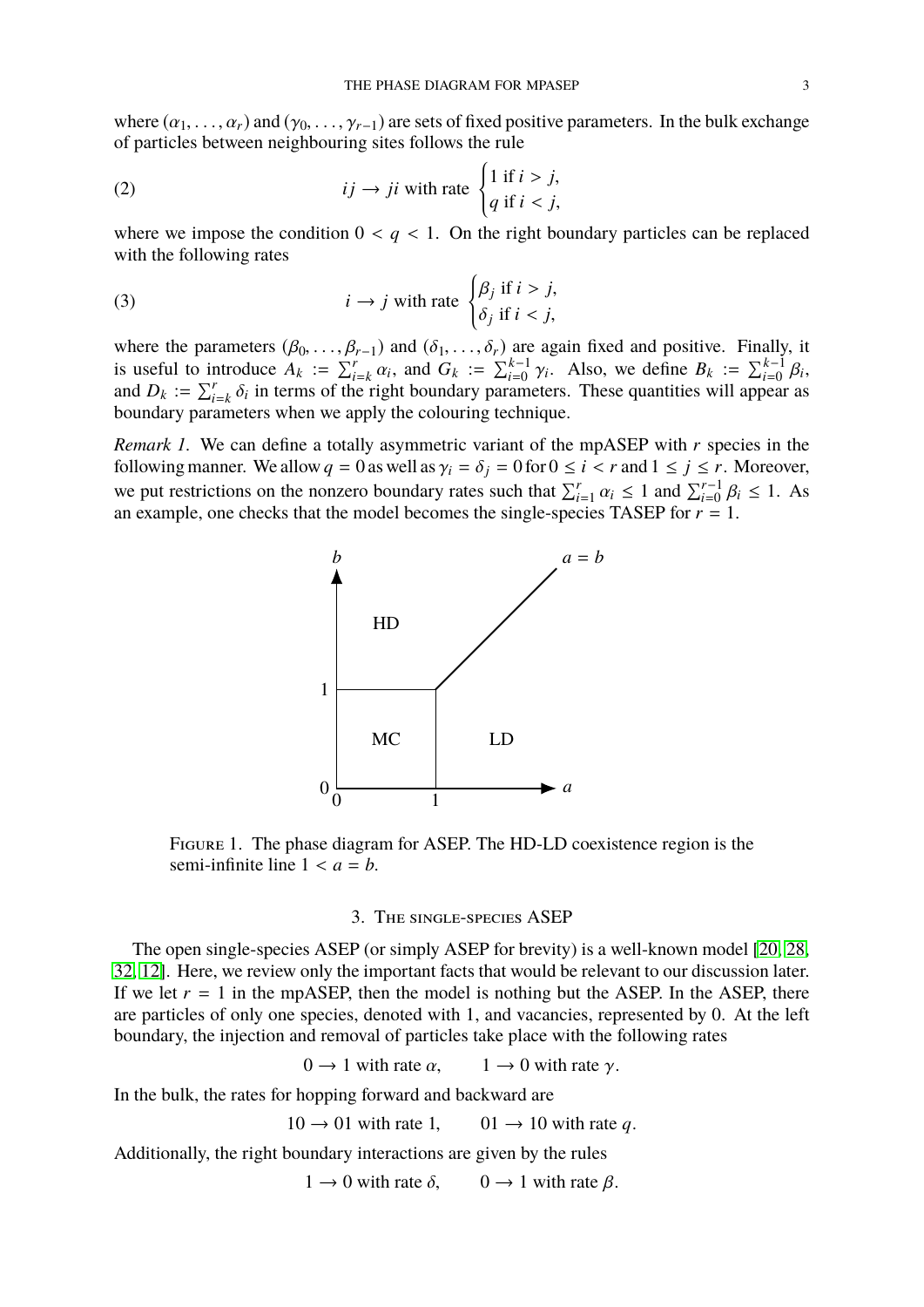

<span id="page-3-1"></span>FIGURE 2. The shock picture for the ASEP on the coexistence line  $1 < a = b$ . The normalized site position *x* equals *i*/*L*.

| Phase                  | <b>Phase Region</b> | $\rho_1$          | J <sub>1</sub>           |
|------------------------|---------------------|-------------------|--------------------------|
| HD (High Density)      | $\max\{a,1\} < b$   | $rac{b}{1+b}$     | $(1-q)\frac{b}{(1+b)^2}$ |
| LD (Low Density)       | $\max \{b, 1\} < a$ | $\frac{1}{1+a}$   | $(1-q)\frac{a}{(1+a)^2}$ |
| MC (Maximal Current)   | $\max\{a,b\}$ < 1   | $\frac{1}{2}$     | $rac{1}{4}(1-q)$         |
| HD-LD coexistence line | $1 < a = b$         | $\frac{1-x+xb}{}$ | $(1-q)\frac{b}{(1+b)^2}$ |

The parameters  $\alpha$ ,  $\gamma$ ,  $\beta$  and  $\delta$  are positive real numbers.

<span id="page-3-0"></span>TABLE 1. Currents and bulk densities for the ASEP. We note here that  $\rho_0 + \rho_1 =$ 1, and  $J_0 = -J_1$ .

In the thermodynamic limit  $L \rightarrow \infty$  [\[32\]](#page-15-2), the model exhibits three phases - *high density* or HD, *low density* or LD and *maximal current* or MC, as well as HD-LD *coexistence line* where one observes a shock in the system. The phase regions and bulk density and current in each phase are listed in the Table [1](#page-3-0) in terms of the boundary parameters  $a = \kappa_{\alpha,\gamma}^+$  and  $b = \kappa_{\beta,\delta}^+$ , where

(4) 
$$
\kappa_{u,v}^{\pm} := \frac{1 - q - u + v \pm \sqrt{(1 - q - u + v)^2 + 4uv}}{2u}.
$$

To summarize, the 1's have high density  $(> 1/2)$  in HD phase, low density  $(< 1/2)$  in LD phase, and density of 1/2 in MC phase. On the coexistence line, the density has a linear profile. *J*<sub>1</sub> is  $(1 - q)/4$  in MC phase, and depends on *a* (resp. *b*) in LD (resp. HD) phase as given in Table [1.](#page-3-0) Figure [1](#page-2-1) shows the structure of the phase diagram which is drawn using *a* and *b*.

The macroscopic features of the density profiles in different phases can be understood by appealing to a shock picture on the coexistence line  $1 < a = b$  in the phase diagram. On the coexistence line, the instantaneous density profiles show a sharp discontinuity which is known as a shock. The shock picture describes the shock by plotting first density of the 1's at each normalized position of the lattice, and then density of the 0's on top of it. The shock picture for the ASEP is drawn in Figure [2.](#page-3-1) The shock picture illustrates the shock between 1's and 0's by showing two regions, one marked with 1 and another with 0. In every shock picture such as this, height of a region at a site position  $x$  equals density of the species that labels the region.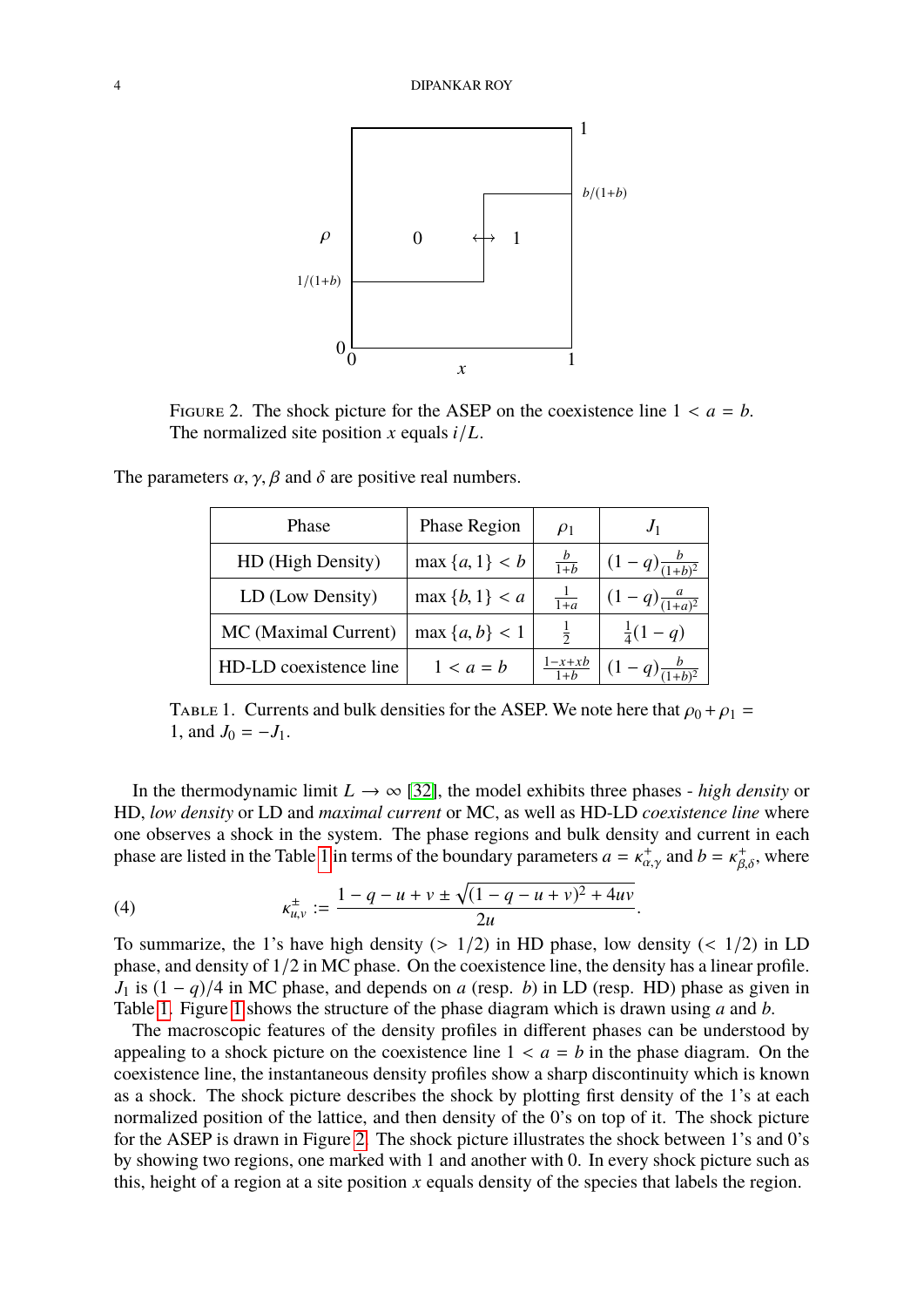On the coexistence line, the shock formed between 1's and 0's perform a random walk with zero net drift in the system leading to a linear density profile. In the HD phase, the shock acquires negative drift. Thus the shock gets pinned to the left and high density of 1's prevail on the system. In the LD phase, the shock is pinned to the right because it has positive drift. As a result, the system assumes low density. However, as one approaches the MC phase along the coexistence line, the height of the shock becomes zero with both particles and vacancies attaining equal bulk density. In each case, it can be checked that the bulk densities in Table [1](#page-3-0) are consistent with the explanation provided here in terms of the shock picture in Figure [2.](#page-3-1)

### 4. The exact phase diagram for the mpASEP

<span id="page-4-0"></span>We derive the phase diagram for the mpASEP by constructing projections onto the singlespecies ASEP. We will refer to this projection procedure as *k-colouring*. The colouring technique was used earlier to study two-species TASEP models in [\[8,](#page-14-5) [9,](#page-14-7) [17\]](#page-14-9) as well as to obtain the phase diagrams for mASEP [\[10\]](#page-14-15) and mLPASEP [\[7\]](#page-14-16).

The essence of the colouring argument is that a set of particles might appear indistinguishable from the perspective of another set of particles because of the dynamical rules of the process. Thus an appropriate colouring, i.e. identifying particles of different species as a single species, can project the original model onto another model with fewer number of species. We refer to the colouring as exact if it is valid both in the bulk and the boundaries. For such a colouring procedure applicable to the mpASEP, we define *k*-colouring as follows. We label every species  $i < k$  with  $0_k$ , and all other species  $i \geq k$  with  $1_k$ . Consequently, mpASEP now resembles the ASEP where particles with label  $1_k$  (resp.  $0_k$ ) play the role of particles (resp. vacancies). Before we go into more details for arbitrary  $r$ , let us first understand the colouring as well as the resulting phase diagram for the simplest nontrivial case, i.e. the case  $r = 2$ , in the next section. We postpone our discussion regarding the general case until Section [4.2.](#page-7-0)

4.1. **Phase diagram of mpASEP with 2 species.** If we set  $r = 2$ , then mpASEP involves only two types of particles (and vacancies). For the sake of completeness, we note all boundary interactions below:

| Left:  | \n $\begin{cases}\n 0, 1 \rightarrow 2 & \text{with rate } \alpha_2, \\  0 \rightarrow 1 & \text{with rate } \alpha_1, \\  1, 2 \rightarrow 0 & \text{with rate } \gamma_0, \\  2 \rightarrow 1 & \text{with rate } \gamma_1,\n \end{cases}$ \n |
|--------|-------------------------------------------------------------------------------------------------------------------------------------------------------------------------------------------------------------------------------------------------|
| Right: | \n $\begin{cases}\n 1, 2 \rightarrow 0 & \text{with rate } \beta_0, \\  2 \rightarrow 1 & \text{with rate } \beta_1, \\  0, 1 \rightarrow 2 & \text{with rate } \delta_2, \\  0 \rightarrow 1 & \text{with rate } \delta_1.\n \end{cases}$ \n   |

There are two possible colourings. In the first colouring, which we call 1-colouring, we identify 1's and 2's as  $1<sub>1</sub>$ , and 0's as  $0<sub>1</sub>$ . Then the 2-species mpASEP behaves exactly as the ASEP with the boundary interaction rates given by

| Left:  | \n $\begin{cases}\n 0_1 \rightarrow 1_1 & \text{with rate } (\alpha_1 + \alpha_2), \\  1_1 \rightarrow 0_1 & \text{with rate } \gamma_0,\n \end{cases}$ \n |
|--------|------------------------------------------------------------------------------------------------------------------------------------------------------------|
| Right: | \n $\begin{cases}\n 1_1 \rightarrow 0_1 & \text{with rate } \beta_0, \\  0_1 \rightarrow 1_1 & \text{with rate } (\delta_1 + \delta_2).\n \end{cases}$ \n  |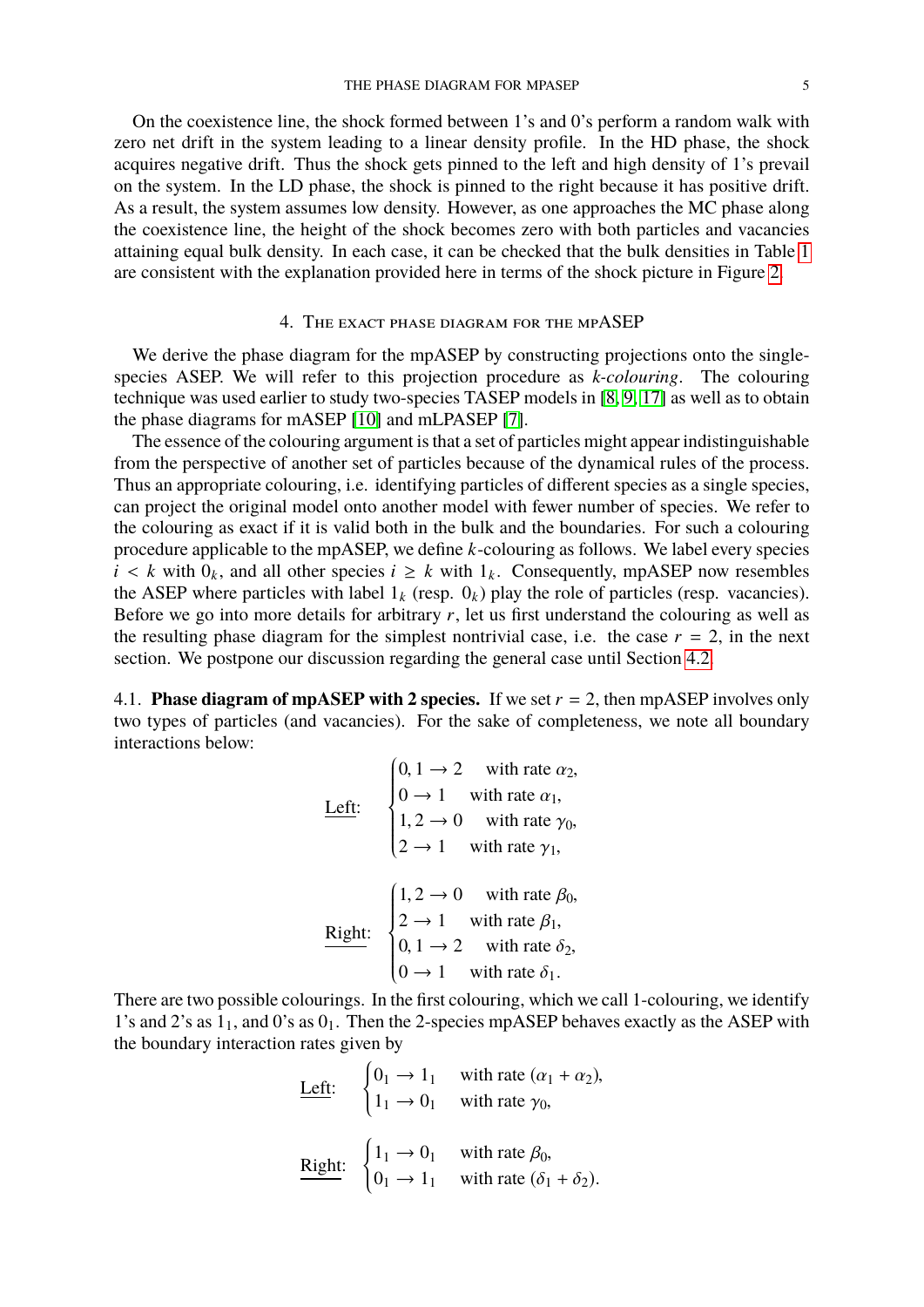The relevant left and right boundary parameters are  $a_1 = \kappa_{\alpha_1 + \alpha_2, \gamma_0}^+$  and  $b_1 = \kappa_{\beta_0, \delta_1 + \delta_2}^+$  respectively. The other possibility is 2 colouring in which we label species 2 with 1s, and both species File relevant left and right boundary parameters are  $a_1 = x_{\alpha_1 + \alpha_2, \gamma_0}$  and  $b_1 = x_{\beta_0, \delta_1 + \delta_2}$  respectively. The other possibility is 2-colouring in which we label species 2 with 1<sub>2</sub>, and both species 0 and 1 with  $0<sub>2</sub>$ . Again the resulting model is the ASEP but with different boundary rates,

| Left:  | \n $\begin{cases}\n 0_2 \rightarrow 1_2 & \text{with rate } \alpha_2, \\  1_2 \rightarrow 0_2 & \text{with rate } (\gamma_0 + \gamma_1),\n \end{cases}$ \n |
|--------|------------------------------------------------------------------------------------------------------------------------------------------------------------|
| Right: | \n $\begin{cases}\n 1_2 \rightarrow 0_2 & \text{with rate } (\beta_0 + \beta_1), \\  0_2 \rightarrow 1_2 & \text{with rate } \delta_2.\n \end{cases}$ \n   |

The phase diagram for the model just described is determined by the left and right boundary parameters  $a_2 = \kappa_{\alpha_2, \gamma_0 + \gamma_1}^+$  and  $b_2 = \kappa_{\beta_0}^+$  $\beta_{0}^+$ ,  $\beta_{1}, \delta_2$  respectively.



<span id="page-5-1"></span>FIGURE 3. The phases of the mpASEP for  $r = 2$  visualized on a two-dimensional plane that is embedded in the  $(a_1, a_2, b_1, b_2)$ -space and determined by parameters  $(\mu_1, \nu_1)$  as shown in [\(5\)](#page-5-0). The coordinates of the points  $L_i$  and  $R_i$  are given by [\(7\)](#page-8-0) in Section [4.2](#page-7-0) for the general case.

All phases reside in the  $(a_1, a_2, b_1, b_2)$ -space. However, it is easy to check that the relevant boundary parameters obey the restrictions  $a_1 < a_2$ , and  $b_2 < b_1$ . These constraints allow us to visualize the phases on a two-dimensional plane that is fixed by

<span id="page-5-0"></span>(5) 
$$
a_2 = \mu_1 a_1, b_1 = v_1 b_2,
$$

where  $\mu_1, \nu_1 > 1$ . The parameter  $a = (a_1^2)$  $a_1^2 + a_2^2$  $\binom{2}{2}^{1/2}$  gives the radial distance from the origin in the  $(a_1, a_2)$ -subspace. Similarly, we define  $b = \begin{pmatrix} b_1^2 \\ b_2^2 \end{pmatrix}$ <br>We derive the phase diagram shown in Figure 3  $b_1^2 + b_2^2$  $\binom{2}{2}^{1/2}$  in the  $(b_1, b_2)$ -subspace.

We derive the phase diagram shown in Figure  $\overline{3}$  taking into account all possible colourings. The phase diagram consists of the following phases.

- Phase 00: max  $\{a_1, a_2, b_1, b_2\}$  < 1.
- Phase 01: max  $\{a_1, b_1\}$  < 1, max  $\{1, b_2\}$  <  $a_2$ .
- Phase 02: max  $\{1, b_1\} < a_1$ .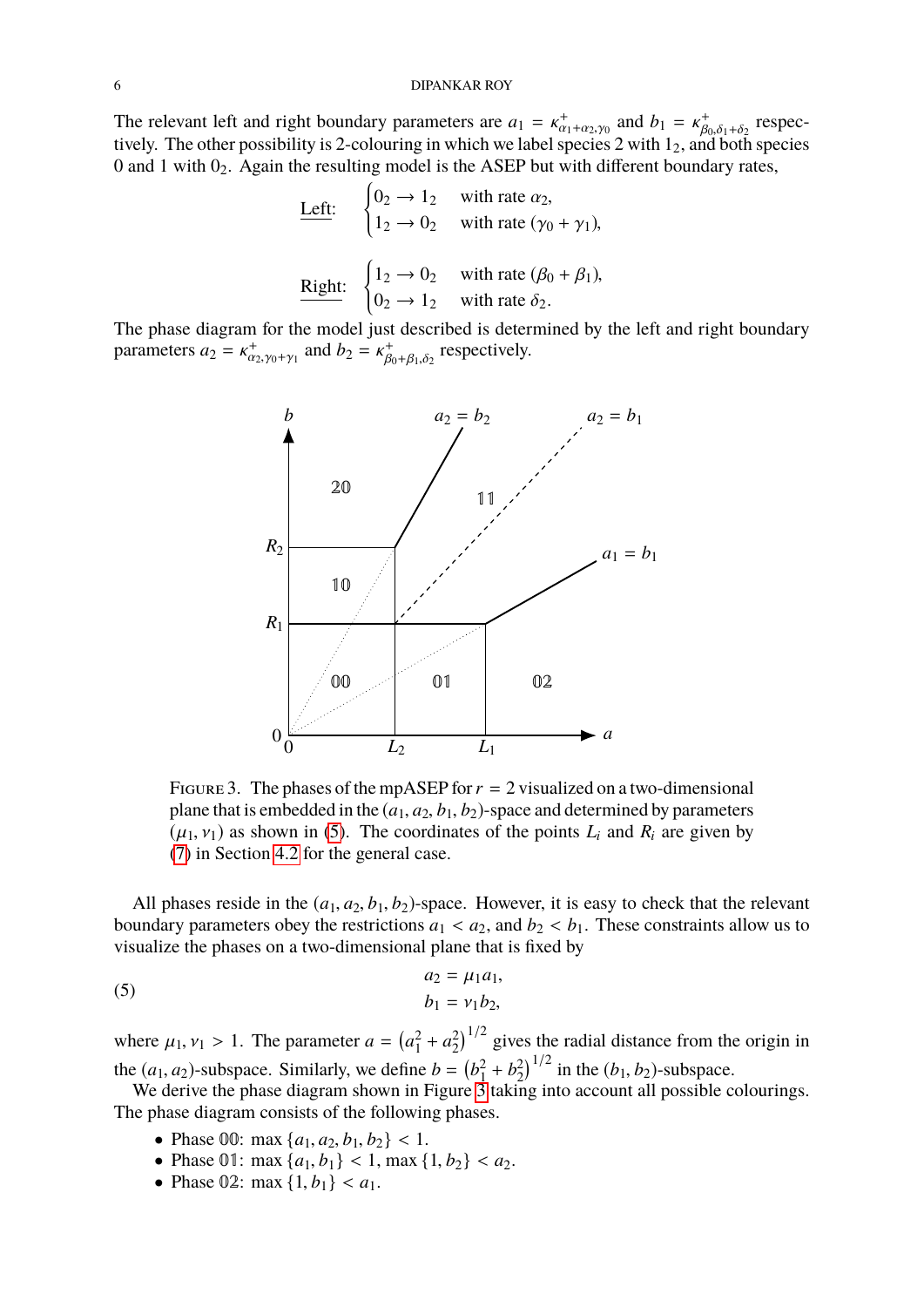

<span id="page-6-0"></span>Figure 4. The time-average densities in the two-species mpASEP for species 2 (blue dotted line), 1 (green solid line), and 0 (red dashed line) for (a) phase 00 ( $a_1 \approx 0.29, a_2 \approx 0.45, b_1 \approx 0.61, b_2 \approx 0.47$ , (b) phase 01 ( $a_1 \approx 0.43, a_2 \approx$ 1.83,  $b_1 \approx 0.63$ ,  $b_2 \approx 0.48$ ), (c) phase 02 ( $a_1 \approx 1.82$ ,  $a_2 \approx 2.98$ ,  $b_1 \approx 0.66$ ,  $b_2 \approx$ 0.51), (d) phase  $10 (a_1 \approx 0.29, a_2 \approx 0.46, b_1 \approx 1.46, b_2 \approx 0.56)$ , (e) phase 11 with  $b_1 < a_2$  ( $a_1 \approx 2.04$ ,  $a_2 \approx 3.83$ ,  $b_1 \approx 2.66$ ,  $b_2 \approx 0.72$ ), (f) phase 11 with  $a_2 < b_1$  ( $a_1 \approx 1.39$ ,  $a_2 \approx 2.62$ ,  $b_1 \approx 3.87$ ,  $b_2 \approx 0.86$ ), (g) phase 11 with  $a_2 = b_1$  ( $a_1 = 1.27, a_2 = b_1 = 2.15, b_2 = 1.33$ ), (h) phase 20 ( $a_1 \approx$ 1.21,  $a_2$   $\approx$  2.64,  $b_1$   $\approx$  6.87,  $b_2$   $\approx$  3.3), (i) 01 − 11 coexistence region ( $a_1$   $\approx$ 1.95,  $a_2 \approx 4.48$ ,  $b_1 \approx 1.95$ ,  $b_2 \approx 1.16$ ), and (j) 11 – 20 coexistence region  $(a_1 \approx 1.1, a_2 \approx 2.84, b_1 \approx 6.21, b_2 \approx 2.84)$ . The lattice size is 1000 in each case.

- Phase 10: max  $\{a_1, 1\} < b_1$ , max  $\{a_2, b_2\} < 1$ .
- Phase 11: max  $\{1, a_1, b_2\}$  < min  $\{a_2, b_1\}$ .
- Phase 20: max  $\{a_2, 1\} < b_2$ .

Here, we refer to each phase using a two-letter word of the form  $\mathbb{I}$ . Our convention is such that the word ij signifies the following. The phase ij is mapped to the HD phase of the ASEP by *k*-colouring for  $1 \le k \le i$ . Moreover, *k*-colouring projects onto the LD phase for  $2-j < k \le 2$ , and onto the MC phase for  $i < k \le 2 - j$ . For example, the phase 10 is projected onto the HD phase by 1-colouring, and onto the MC phase by 2-colouring. The word 10 indicates the same by our convention.

The currents in these phases are as follows. First, we note that the relation  $J_2 = -J_1 - J_0$ is satisfied for all phases. This is true because the 2's can replace or be replaced by species 0 and 1 at the boundaries. Species 2 (resp. 0) has positive (resp. negative) current in all phases. Species 1 has zero current in phase 00 and on the semi-infinite line  $1 < a_2 = b_1$ .  $J_1$  is positive or negative according to whether  $a_2 < b_1$  or  $a_2 > b_1$ .

The densities can be easily computed as well. Here, we describe only the densities of species 2 and 1 because we have  $\rho_0 + \rho_1 + \rho_2 = 1$  in each phase. The 2's have high density in phase 20, and low density in phases 11 and 02. But,  $\rho_2$  remains constant at 1/2 throughout the phases 00 and 10. Species 1 is expelled from the lattice in phase 00 even though injection rates ( $\alpha_1$  and  $\delta_1$ ) of the 1's are positive. Such a phenomenon which was observed earlier for multispecies models like mASEP and mLPASEP is referred to as dynamical expulsion [\[10,](#page-14-15) [6\]](#page-14-8). Moreover, the 1's exhibit low density in all other phases except the phase 11. The 1's can assume either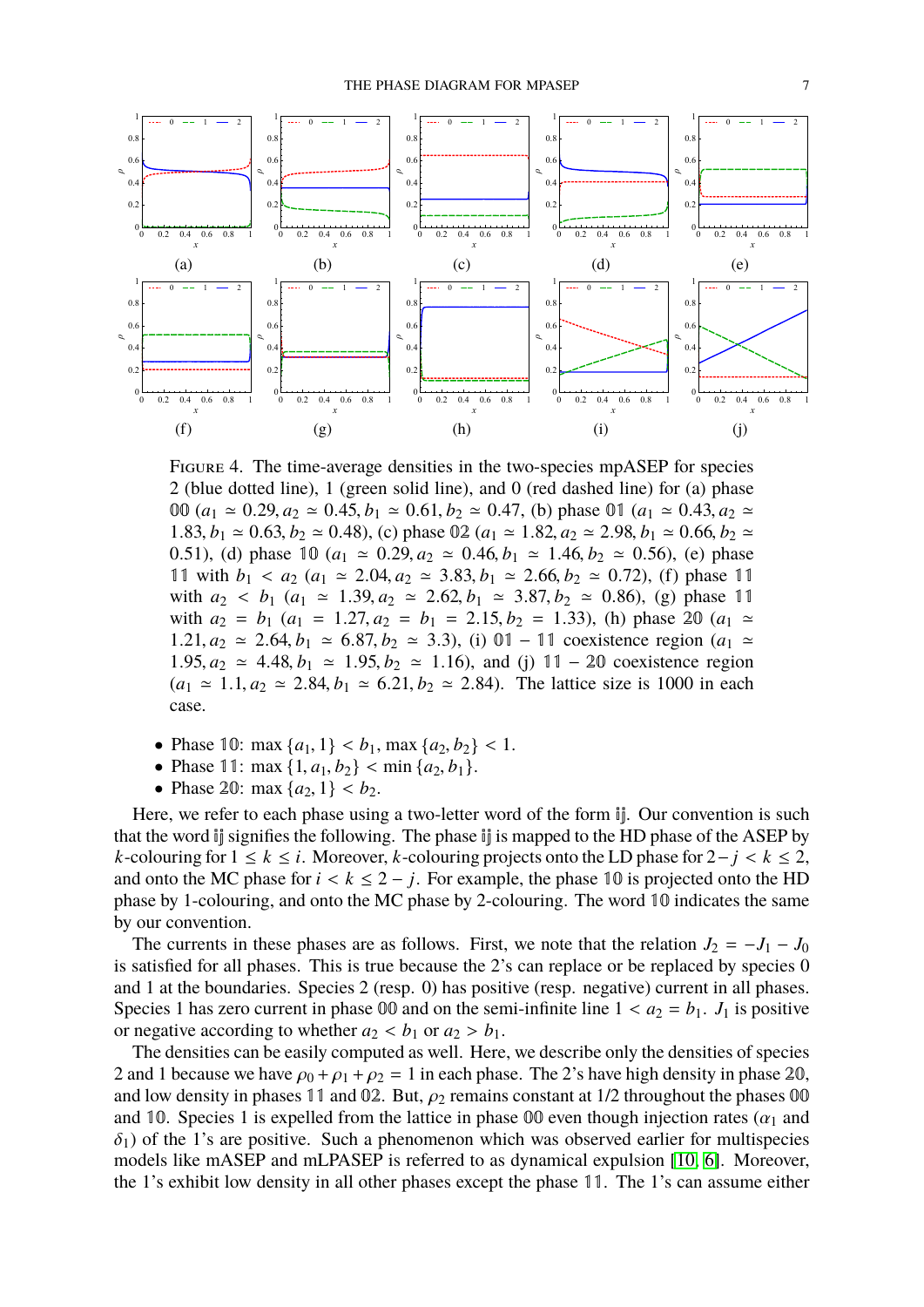high or low density in phase 11. However,  $\rho_1$  varies continuously in this phase. One observes linear density profiles for species 2 and 1 (resp. 1 and 0) on the coexistence line  $1 < a_2 = b_2$ (resp.  $1 < a_1 = b_1$ ) between the phases 20 and 11 (resp. 20 and 11).

For the exact expression for the densities and currents, the reader is referred to Table [2.](#page-10-0) The simulation results for densities are shown in Figure [4.](#page-6-0)

*Remark 2.* We consider following specializations of the boundary parameters: (1)  $\alpha_2 = \alpha$  =  $1 - \alpha_1, \beta_0 = \beta = 1 - \beta_1, \gamma_0 = \gamma_1 = \delta_2 = \delta_1 = 0$ , and (2)  $\alpha_2 = \alpha = 1 - \alpha_1, \beta_0 = \beta, \gamma_0 = \gamma_1 = \gamma_1$  $\delta_2 = \delta_1 = \beta_1 = 0$ , with  $\alpha, \beta < 1$ . Then, if one permits  $q = 0$ , the 2-species mpASEP exactly corresponds to the couple of 2-species TASEP models discussed in [\[17\]](#page-14-9). There the models were referred to as  $P_1$  and  $P_2$  for specializations (1) and (2) respectively. One can easily check that in the limit  $q \rightarrow 0$  the phase diagram in Figure [3](#page-5-1) translates to the phase diagrams for  $P_1$ and  $P_2$  described in [\[17\]](#page-14-9) for these specializations.

<span id="page-7-0"></span>4.2. **Phase diagram for mpASEP .** The phase diagram for the mpASEP with *r* species is composed of total  $r(r + 1)/2$  phases in a 2*r*-dimensional space. There are 2*r* independent parameters because of *r* possible *k*-colourings. On application of each *k*-colouring to the mpASEP, the boundary interactions become

Left: 
$$
\begin{cases} 0_k \to 1_k & \text{with rate } A_k, \\ 1_k \to 0_k & \text{with rate } G_k, \end{cases}
$$
  
\nRight: 
$$
\begin{cases} 1_k \to 0_k & \text{with rate } B_k, \\ 0 & \text{otherwise, } D \end{cases}
$$

 $0_k \rightarrow 1_k$  with rate  $D_k$ . In the bulk,  $1_k$ 's hop forward (resp. backward) with rate 1 (resp. *q*). Hence the relevant boundary parameters are  $a_k := \kappa_A^+$ <br>colourings at the same time, a typical  $A_k, G_k$ , and  $b_k := \kappa_B^+$ <br>al point in the phase  $B_{k}$ ,  $D_{k}$ . Since we need to consider all<br> **P** diagram for the mnASFP is described colourings at the same time, a typical point in the phase diagram for the mpASEP is described by the coordinates  $(a_1, \ldots, a_r, b_1, \ldots, b_r)$ .<br>In spite of a large number of parameter

In spite of a large number of parameters, finding the phases simplifies considerably because  $a_i < a_j$  and  $b_i < b_i$  always hold true for  $i < j$ . In order to describe the phases, each phase is identified with a word consisting of two letters  $\mathbf{i}, \mathbf{j} \in \{0, \ldots, r\}$  with  $0 \leq i + j \leq r$ . Further, it is convenient to use the shorthand notations  $\bar{j} = r - j$ , and  $j_{\pm} = j \pm 1$ . Then the phases are as enlisted below.

- Phase  $0\ell$  ( $0 \le l < r$ ): max  $\{a_{r-l}, b_1\} < 1 < a_{r-l+1}$ .
- Phase 0r: max  $\{1, b_1\} < a_1$ .
- Phase  $j\ell$   $(0 < j < r, 0 \le l < r j)$ : max  $\{a_{r-l}, b_{j+1}\} < 1 < \min\{a_{r-l+1}, b_j\}$ .
- Phase  $\iint_{0}^{\infty} (0 < j < r)$ : max  $\{1, a_{j-1}, b_{j}\} < \min\{a_{j}, b_{j-1}\}.$ <br>
Phase  $\kappa$ <sup>0</sup>): may  $\{\alpha, 1\} < b$
- <u>Phase r<sub>0</sub></u>: max { $a_r$ , 1} <  $b_r$ .

The notation is such that one can easily keep track of the effect of *k*-colouring on each phase. To be more specific, we consider phase ij. When we project the mpASEP onto the ASEP with the application of *k*-colouring, this phase maps to the HD phase for  $1 \le k \le i$ , to the LD phase for  $r - j < k \le r$ , and to the MC phase for  $i < k \le r - j$ .

We visualize all phases on a two-dimensional plane that passes through each phase. We focus on one such plane that is determined by

(6) 
$$
a_r = \mu_{r-1} a_{r-1} = \cdots = \mu_1 a_1, b_1 = \nu_1 b_2 = \cdots = \nu_{r-1} b_r,
$$

where we fix scalars  $\mu_i$ ,  $\nu_i > 1$  with  $\mu_i > \mu_j$  and  $\nu_j > \nu_i$  for  $i, j \in [r-1]$  and  $i < j$ . On this plane, let *I* (resp. *R*) be the point where the hyperplanes  $a_i = 1$  (resp. *b*<sub>i</sub> = 1) and this plane, let  $L_i$  (resp.  $R_i$ ) be the point where the hyperplanes  $a_i = 1$  (resp.  $b_i = 1$ ) and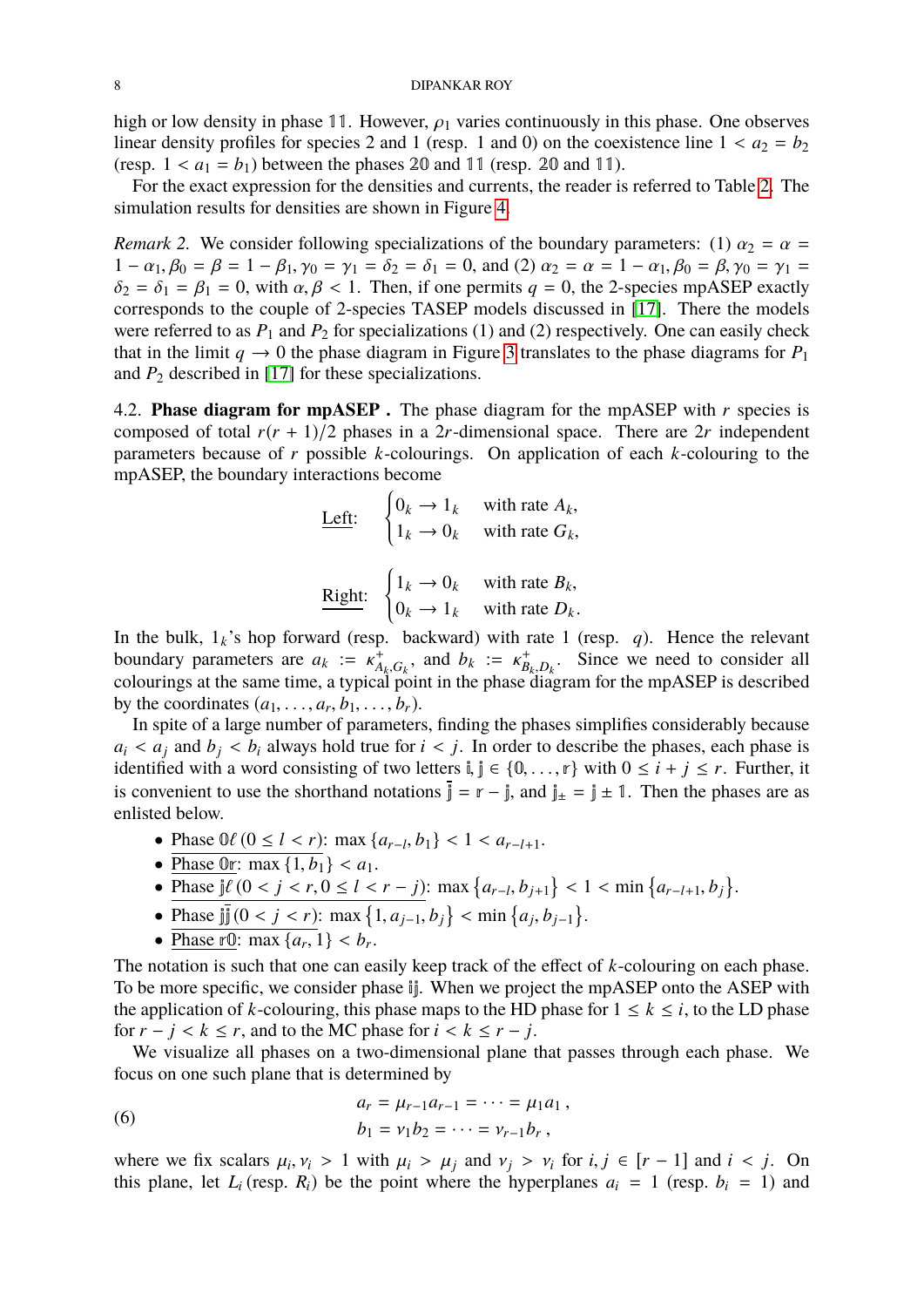$b_i = 0$  (resp.  $a_i = 0$ ) intersect. Thus the coordinates of  $L_i$  and  $R_i$  are given by

<span id="page-8-0"></span>
$$
L_i \equiv \begin{cases} (\mu_i/\mu_1, \dots, \mu_i/\mu_{i-1}, 1, \mu_i/\mu_{i+1}, \dots, \mu_i/\mu_{r-1}, \mu_i, 0, \dots, 0) & \text{if } 1 \le i < r \\ (1/\mu_1, \dots, 1/\mu_{r-1}, 1, 0, \dots, 0) & \text{if } i = r, \end{cases}
$$
\n
$$
R_i \equiv \begin{cases} (0, \dots, 0, 1, 1/\nu_1, \dots, 1/\nu_{r-1}) & \text{if } i = 1, \\ (0, \dots, 0, \nu_{i-1}, \nu_{i-1}/\nu_1, \dots, \nu_{i-1}/\nu_{i-2}, 1, \nu_{i-1}/\nu_i, \dots, \nu_{i-1}/\nu_{r-1}) & \text{if } 1 < i \le r \end{cases}
$$

In the  $(a_1, ..., a_r)$ -subspace, we define  $a := \left(\sum_{i=1}^r a_i^2\right)$  $\binom{2}{i}$ <sup>1/2</sup> which is the radial distance from the origin; likewise, we have  $b := \left(\sum_{i=1}^r b_i^2\right)$ the origin; likewise, we have  $b := (\sum_{i=1}^r b_i^2)^{1/2}$  for  $(b_1, \ldots, b_r)$ -subspace. We describe the structure of the phase diagram in Figure [5](#page-8-1) in terms of the parameters *a* and *b* as well as  $L_i$ 's and  $R_i$ 's. The phases  $\lim_{n \to \infty} \frac{1}{n}$  coexist on the semi-infinite line  $1 < a_i = b_i$  with  $j \in [r]$ . All coexistence lines appear as thick lines in the phase diagram in Figure [5.](#page-8-1) In addition, we show the semi-infinite lines  $1 < a_i = b_j$  for  $i > j$  as dashed lines. Unlike the coxistence lines, these lines do not separate different phases. The significance of these lines will be highlighted in the next subsection where we discuss densities and currents.



<span id="page-8-1"></span>Figure 5. The schematic plot of a two-dimensional plane that shows all phases of the mpASEP. The plane is fixed by the scalars  $(\mu_1, \ldots, \mu_{r-1}, \nu_1, \ldots, \nu_{r-1})$ in the  $(a_1, \ldots, a_r, b_1, \ldots, b_r)$ -space. We use the following shorthand notations:<br> $\frac{a}{b} = \frac{a}{b} + 1 = \frac{a}{b} = r - \frac{a}{c}$  $j_{\pm} \equiv j \pm 1$ ,  $\overline{j} \equiv r - j$ , and  $\overline{j_{\pm}} \equiv \overline{r} - j_{\pm}$ .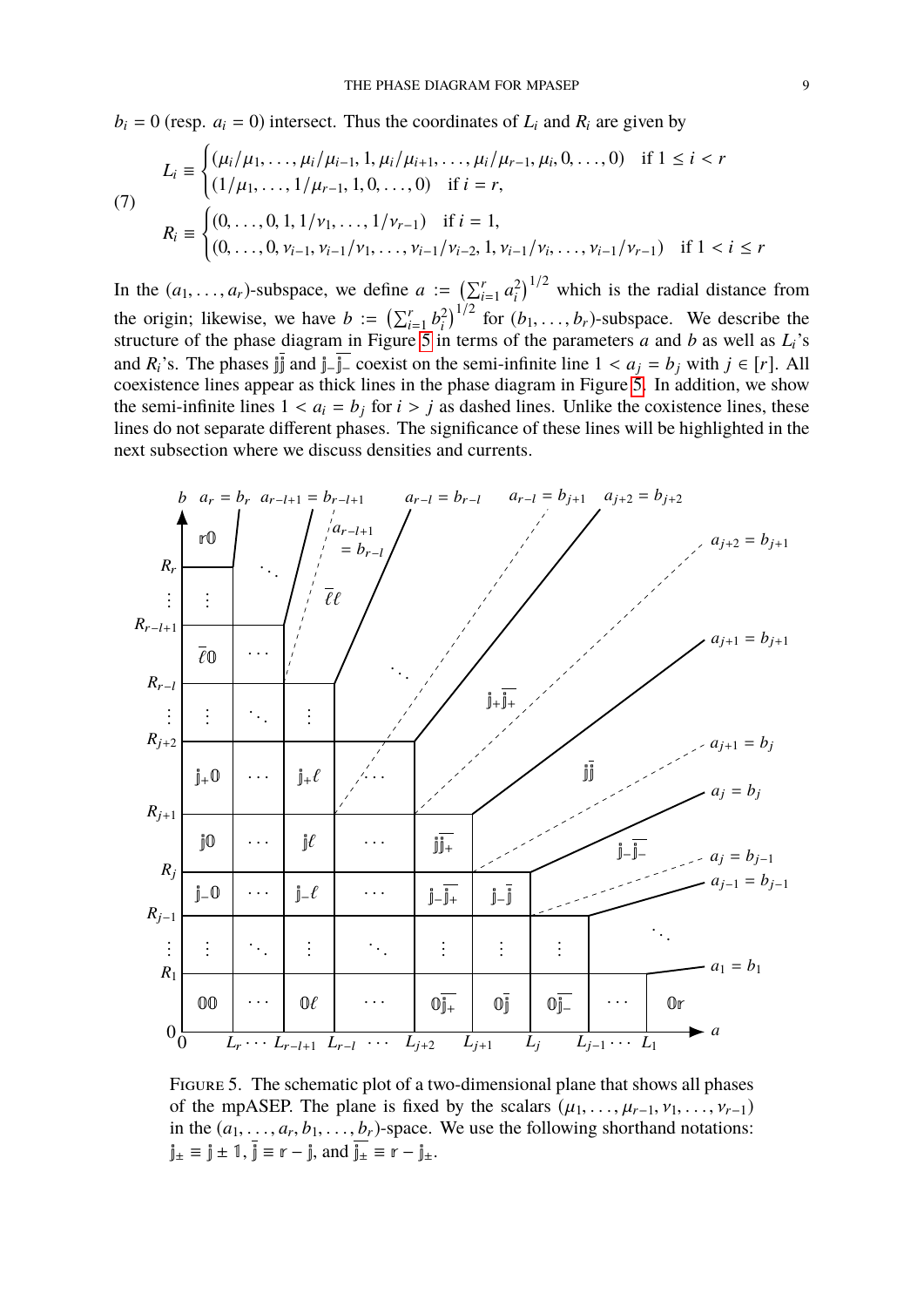4.3. **Currents and densities.** All densities and currents can be computed using the *k*-colouring. We discuss the calculations in details for phase  $\mathbb{O}_I$ , and mention only the results for rest of the phase regions below. For our convenience, we define  $f(x) = 1/(1 + x)$ ,  $\overline{f}(x) = 1 - f(x)$ , and  $g(x, y) = (1 - q) \left| f(x) \overline{f}(x) - f(y) \overline{f}(y) \right|$ . We summarize the results in Table [2.](#page-10-0)

*Phases*  $0\ell$  *and*  $0r$ . The *k*-colourings project phase  $0\ell$  onto the MC phase for  $k \leq r - l$  and LD phase for  $k > r - l$ . Therefore densities satisfy

(8)  

$$
\sum_{i=0}^{k-1} \rho_i = \frac{1}{2} = \sum_{i=k}^r \rho_i, \quad 1 \le k \le r - l,
$$

$$
\sum_{i=0}^{k-1} \rho_i = \overline{f}(a_k) = 1 - \sum_{i=k}^r \rho_i, \quad r - l < k \le r.
$$

From these relations, we have  $\rho_0 = 1/2$ , and  $\rho_i = 0$  for  $0 < i < r - l$ . Thus each species *i* greater than 0 and smaller than (*r* −*l*) are dynamically expelled from the system. Other species have positive densities as listed in Table [2.](#page-10-0) Similarly, for the currents we have

(9)  
\n
$$
-\sum_{i=0}^{k-1} J_i = g(1,0) = \sum_{i=k}^{r} J_i, \quad 1 \le k \le r - l,
$$
\n
$$
-\sum_{i=0}^{k-1} J_i = g(a_k, 0) = \sum_{i=k}^{r} J_i, \quad r - l < k \le r.
$$

Straightforward calculation shows  $J_0 = -g(1, 0)$ ,  $J_i = 0$  for  $0 < i < r - l$ , whereas all species  $i \ge r - l$  have positive currents:  $J_{r-l} = g(1, a_{r-l+1}), J_i = g(a_i, a_{i+1})$  for  $r - l < i < r$ , and  $I_n = g(a_n, 0)$  $J_r = g(a_r, 0)$ .<br>For the ph

For the phase 0r, all colourings map to LD phase. Each species have nonzero densities as well as currents. Except species *r*, every species has negative currents (see Table [2\)](#page-10-0).

See Figure [4](#page-6-0) (a), (b) and (c) for density profiles obtained from numerical simulations in phases  $00$ ,  $01$  and  $02$  for the case  $r = 2$ .

*Phases*  $j\ell$  *and*  $j\bar{j}$ . Let us first consider the phase  $j\ell$  (with  $j > 0$  and  $\ell < \bar{j}$ ). All species *i* with *j* < *i* < *r* − *l* are dynamically expelled in this phase. These species have vanishing densities and currents. All other species have low densities. Any species equal to or smaller (resp. greater) than *j* (resp.  $r - l$ ) has negative (resp. positive) current.

The phase  $\iiint$  differs from other phases of the form  $\iint$  because no *k*-colouring projects phase jj onto the MC phase. No species is dynamically expelled from the system. Every species other than species *j* has low density everywhere in this phase. The species *j* assumes high density where  $a_{j+1}$  and  $b_j$  satisfies  $f(a_{j+1}) + f(b_j) < 1/2$ . Otherwise, density of the *j*'s is low as well. It must be noted, nevertheless, that  $\rho_j$  varies continuously with the parameters  $a_{j+1}$  and  $b_j$  throughout phase jj. The currents are nonzero for all species with the following exception. There is no current of species *j* on the part of the hyperplane  $a_{i+1} = b_i$  contained in phase  $\iiint$ . This part of the phase diagram is the semi-infinite line  $1 < a_{i+1} = b_i$  shown as dashed line in Figure [5.](#page-8-1) To explain vanishing current of the *j*'s on this line, we note that  $\sum_{i=0}^{j-1} \rho_i = f(b_j)$  and  $\sum_{i=j+1}^{r} \rho_i = f(a_{j+1})$  in phase jj. Since correlations are expected to be absent in the theormodynamic limit, we have absent in the theormodynamic limit, we have

(10) 
$$
J_j = (1-q)\rho_j \left( \sum_{i=0}^{j-1} \rho_i \right) - (1-q) \left( \sum_{l=j+1}^r \rho_l \right) \rho_j.
$$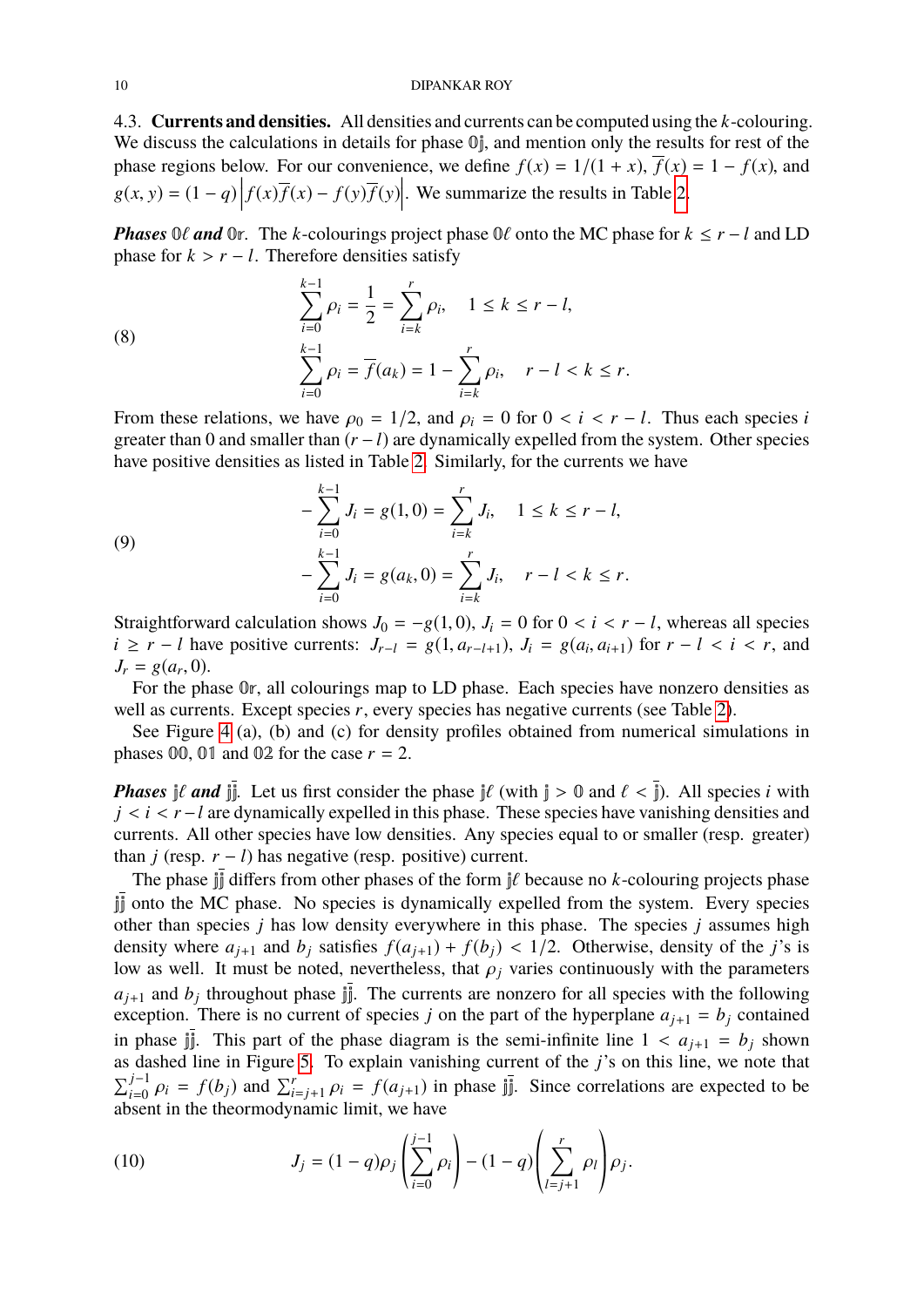| Phase               | Species         | Density $\rho$        | Current $J$                          |
|---------------------|-----------------|-----------------------|--------------------------------------|
| $0\ell$             | $\overline{0}$  | f(1)                  | $-g(1,0)$                            |
|                     | $0 < i < r - l$ | $\overline{0}$        | $\overline{0}$                       |
|                     | $r-l$           | $f(1) - f(a_{r-l+1})$ | $g(1, a_{r-l+1})$                    |
|                     | $r-l < i < r$   | $f(a_i) - f(a_{i+1})$ | $g(a_i, a_{i+1})$                    |
|                     | r               | $f(a_r)$              | $g(a_r, 0)$                          |
| $0\mathbb{r}$       | $\overline{0}$  | $\overline{f}(a_1)$   | $-g(a_1, 0)$                         |
|                     | 0 < i < r       | $f(a_i) - f(a_{i+1})$ | $g(a_i, a_{i+1})$                    |
|                     | r               | $f(a_r)$              | $g(a_r, 0)$                          |
| $\mathbb{I}^{\ell}$ | $\overline{0}$  | $f(b_1)$              | $-g(b_1, 0)$                         |
|                     | 0 < i < j       | $f(b_{i+1}) - f(b_i)$ | $-g(b_{i+1}, b_i)$                   |
|                     | $\dot{J}$       | $f(1) - f(b_i)$       | $-g(1, b_j)$                         |
|                     | $j < i < r - l$ | $\Omega$              | $\theta$                             |
|                     | $r-l$           | $f(1) - f(a_{r-l+1})$ | $g(1, a_{r-l+1})$                    |
|                     | $r-l < i < r$   | $f(a_i) - f(a_{i+1})$ | $g(a_i, a_{i+1})$                    |
|                     | r               | $f(a_r)$              | $g(a_r, 0)$                          |
| jj                  | $\overline{0}$  | $f(b_1)$              | $-g(b_1, 0)$                         |
|                     | $0 < i < j$     | $f(b_{i+1}) - f(b_i)$ | $-g(b_{i+1}, b_i)$                   |
|                     | j               | $f(a_{j+1}) - f(b_j)$ | $sign(a_{j+1} - b_j)g(a_{j+1}, b_j)$ |
|                     | $j < i < r$     | $f(a_i) - f(a_{i+1})$ | $g(a_i, a_{i+1})$                    |
|                     | r               | $f(a_r)$              | $g(a_r, 0)$                          |
| rO                  | $\overline{0}$  | $f(b_1)$              | $-g(b_1, 0)$                         |
|                     | $0 < i < r$     | $f(b_{i+1}) - f(b_i)$ | $-g(b_{i+1}, b_i)$                   |
|                     | r               | $f(b_r)$              | $g(b_r, 0)$                          |

<span id="page-10-0"></span>Table 2. Bulk densities and currents in each phase for the mpASEP. We use the convention that  $J > 0$  (resp.  $J < 0$ ) if flux of particles is directed towards the right (resp. left) boundary.

Thus  $J_j$  becomes zero for  $a_{j+1} = b_j$ . Furthermore, it immediately follows that  $J_j$  is positive (resp. negative) for  $b_j < a_{j+1}$  (resp.  $b_j > a_{j+1}$ ) in phase  $\overline{\mathbf{j}}$ .

The simulation results for density profiles in phases 10 and 11 related to the case  $r = 2$  are recorded in Figure [4](#page-6-0) (d), (e), (f) and (g).

*Phase* r0. Every colouring projects phase r0 onto the HD phase. All species have nonzero densities, as well as currents. All but species 0 have positive currents.

The density profiles in phase 20 for  $r = 2$  are plotted in Figure [4](#page-6-0) (h).

j−j<sup>−</sup> − jj *Coexistence Line and Other Semi-infinite Lines.* The *k*-colouring maps j−j<sup>−</sup> − jj coexistence line to the HD phase for  $k < j - 1$ , to the LD phase for  $k > j - 1$ , and to the coexistence line of the ASEP for  $k = j - 1$ . All species have nonzero bulk densities, but the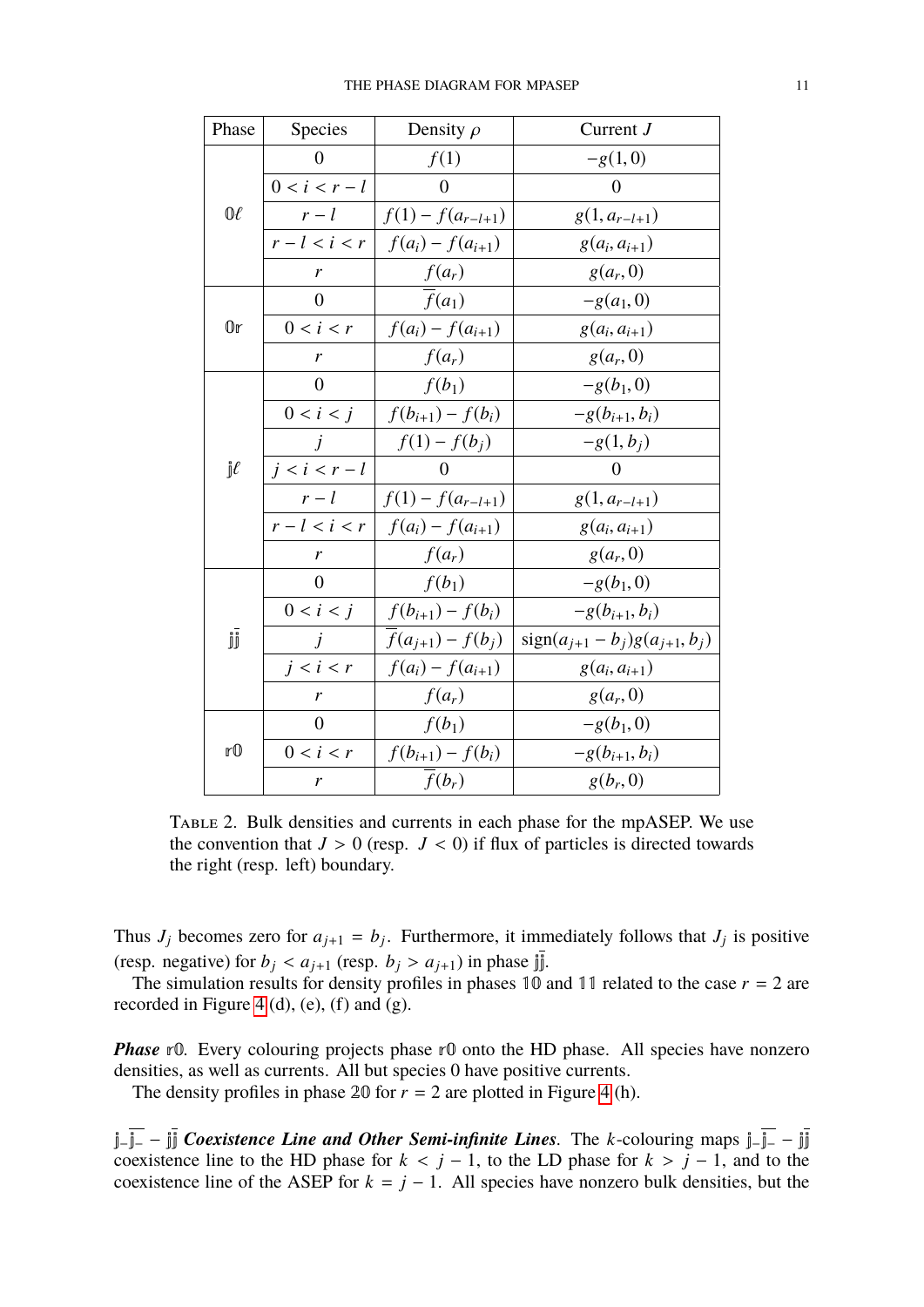density profiles of species  $(j - 1)$  and *j* are phase-segregated. These two species have linear density profiles (see Figure [4](#page-6-0) (i) and (j) for simulation results related to the case  $r = 2$ ).

It is interesting to note that, on the semi-infinite line  $1 < a_i = b_j$  with  $i > j$ , the densities and currents always satisfy

<span id="page-11-2"></span>(11) 
$$
\sum_{m=j+1}^{i} \rho_m = 1 - 2f(a_i), \qquad \sum_{m=0}^{j} \rho_m = \sum_{n=i+1}^{r} \rho_n = f(a_i),
$$

$$
\sum_{m=j+1}^{i} J_m = 0.
$$

We have already discussed the densities and currents for  $i = j + 1$ . For  $i > j + 1$ , the line  $1 < a_i = b_j$  passes through more than one phase. Thus, the functional forms of the densities and currents for a point on this line will depend on the phase to which that point belongs.

## 5. The generalized shock picture in the mpASEP

<span id="page-11-0"></span>We describe here the generalized shock picture that we use to explain density profiles in each phase for mpASEP. It is convenient to consider first the shock picture on the coexistence lines in the phase diagram. Below, we will start with the coexistence lines, and then go on to discuss other phases.



<span id="page-11-1"></span>FIGURE 6. The generalized shock picture for the mpASEP on the  $j-\overline{j-} - j\overline{j}$ coexistence line in the phase diagram in Figure [5.](#page-8-1) The schematic plot shows a shock formed between species  $j - 1$  and  $j$ . For  $r = 1$ , one recovers the shock picture for the ASEP shown in Figure [2](#page-3-1) from the generalized shock picture.

j−j<sup>−</sup> − jj *Coexistence Line.* A shock between species (*j* − 1) and *j* forms on the boundary of the phases j−j<sup>−</sup> and jj as shown in Figure [6.](#page-11-1) Particles of every other species play the role of spectators, and maintain constant density in the system. The shock undergoes a random walk with zero net drift. Thus, the density profiles for  $(j - 1)$  and *j* are linear, whereas  $\rho_i$  is constant for all other species. For  $r = 1$  there is no other species except the 0's and 1's which take part for all other species. For  $r = 1$ , there is no other species except the 0's and 1's which take part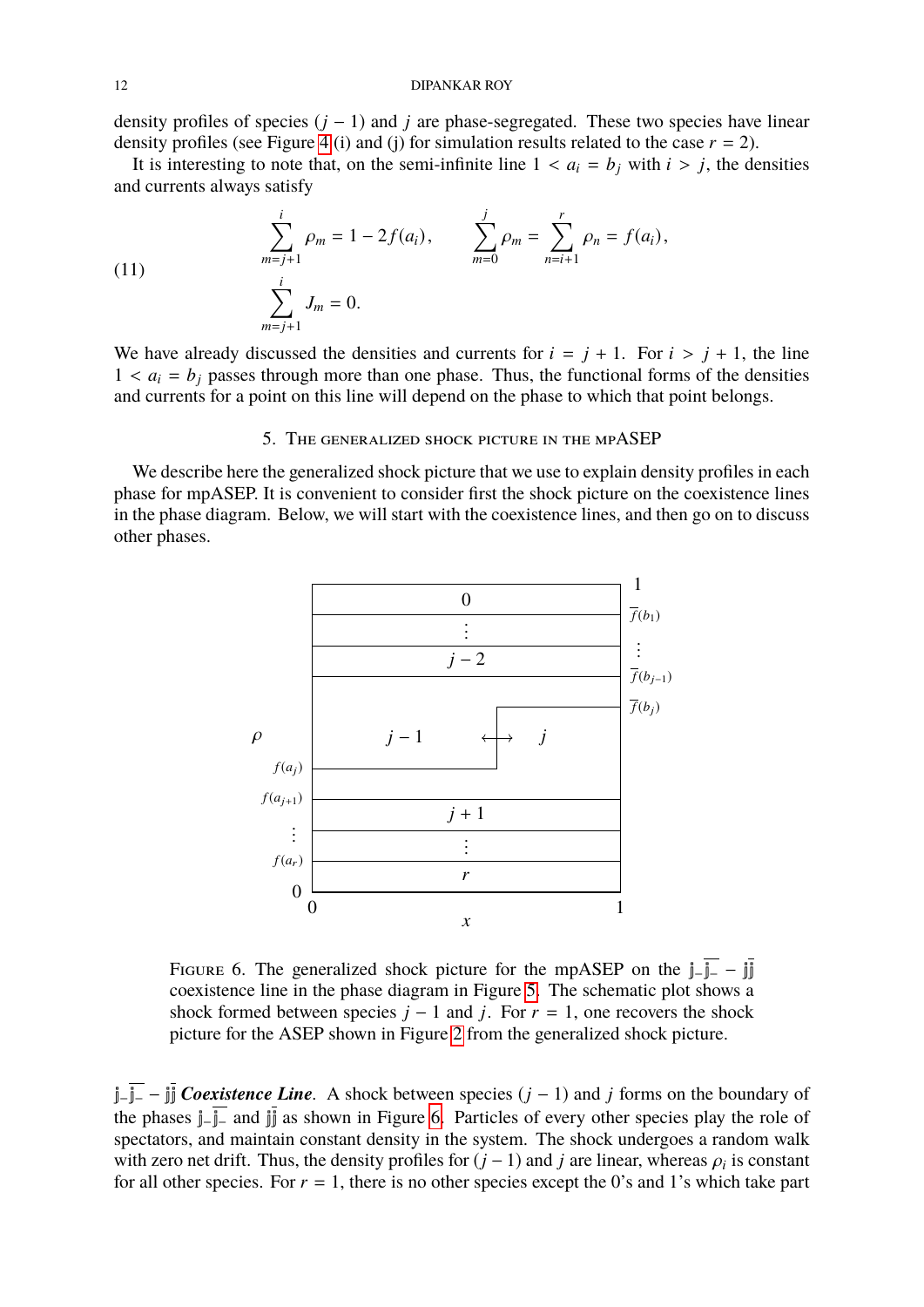in the shock. In this case, it is easy to verify that the generalized shock picture reduces to the one displayed in Figure [2.](#page-3-1)

In Figure [7](#page-12-0) (a) and (b), we plot instantaneous density profiles for  $r = 2$  obtained from numerical simulations pertaining to the coexistence regions 02 − 11 and 11 − 20 in the phase diagram. These simulations agree with the shock picture explained here.



<span id="page-12-0"></span>FIGURE 7. Densities on the phase coexistence regions in the mpASEP for  $r =$ 2: the instantaneous density profiles for species 2 (blue triangles), 1 (green diamonds), and 0 (red circles) on (a) 01 – 11 coexistence region ( $a_1 \approx 1.95$ ,  $a_2 \approx$ 4.48, *b*<sub>1</sub>  $\simeq$  1.95, *b*<sub>2</sub>  $\simeq$  1.16), and (b) 11 − 20 coexistence region (*a*<sub>1</sub>  $\simeq$  1.1, *a*<sub>2</sub>  $\simeq$ 2.84,  $b_1 \approx 6.21, b_2 \approx 2.84$ ), where we fixed the lattice size to be 10000.

*Phase*  $\overline{\mathbf{i} - \mathbf{j} - \mathbf{k}}$  *and*  $\overline{\mathbf{j} \mathbf{j}}$ . As one moves away from  $\overline{\mathbf{i} - \mathbf{j} - \mathbf{j} \mathbf{k}}$  coexistence line and approaches phase  $\overline{\mathbb{I}}$ , the ( $\overline{j}$  − 1) −  $\overline{j}$  shock acquires negative drift. Consequently, the shock gets pinned to the left boundary leading to the bulk densities for phase jj listed in Table [2.](#page-10-0) The total density of all species *i* ≥ *j* is always higher than 1/2 in phase  $\lim_{n \to \infty} \frac{1}{n}$ . However, in phase  $\lim_{n \to \infty} \frac{1}{n}$ , the  $(j - 1) - j$ shock has positive velocity which pins the shock to the right. Thus, densities are such that the inequality  $\sum_{n=j}^{r} \rho_n < 1/2$  holds true in phase  $j = j$ -.

*Phase*  $\frac{1}{2}$ *l*. We consider all phases  $\frac{1}{2}$ *l* with  $0 \leq j < r$  and  $0 < l < r - j$ . First, we consider the phase jj<sub>j+</sub>. This phase can be accessed as we move along the jj $\frac{1}{2} - j_+j_+$  coexistence line towards the origin. On this coexistence line, the shock is formed between species *j* and *j*+1. As one reaches phase  $\lim_{n \to \infty}$ , the height of the shock reduces to zero along with  $\sum_{m=0}^{j} \rho_m = 1/2 = \sum_{n=j+1}^{r} \rho_n$ .<br>All densities remain unchanged in this process except for species *i* and *i* + 1. This is because All densities remain unchanged in this process except for species  $\ddot{j}$  and  $j + 1$ . This is because *k*-colouring maps phase  $\overline{\mathbf{i} + \mathbf{j} + \mathbf{k}}$  to the MC phase rather than the coexistence line of the ASEP for  $k = j + 1$ , whereas the projections remain same for  $k \neq j + 1$ .

Before we discuss density profiles in the rest of the phases, it is useful to understand the dynamical expulsion of every species greater than *j* and lower than  $(r - l + 1)$  in phase j $\ell$ with  $\ell < \overline{\mathbb{I}_{+}}$ . Let us consider the simplest case  $\ell = \overline{\mathbb{I}_{++}}$  where  $\mathbb{I}_{++} = \mathbb{I} + 2$ . We consider the semi-infinite line  $1 < a_{j+2} = b_{j+1}$  on which we have  $\rho_{j+1} = 1 - 2f(b_{j+1})$ . As one moves along this part of the phase diagram towards the origin,  $\rho_{j+1}$  decreases as  $b_{j+1}$  decreases. Eventually, density of the  $(j + 1)$ 's becomes zero for  $b_{j+1} \le 1$  when one enters the phase  $jj_{++}$ from phase  $j_{+}j_{+}$ . Moreover, we observe that  $\sum_{m=0}^{j} \rho_m = \sum_{n=j+2}^{r} \rho_n = 1/2$  is satisfied in phase  $\lim_{n \to \infty}$ . Although  $\rho_{i+1}$  vanishes in phase  $\lim_{n \to \infty}$ , it is possible that the  $(j + 1)$ 's enter the lattice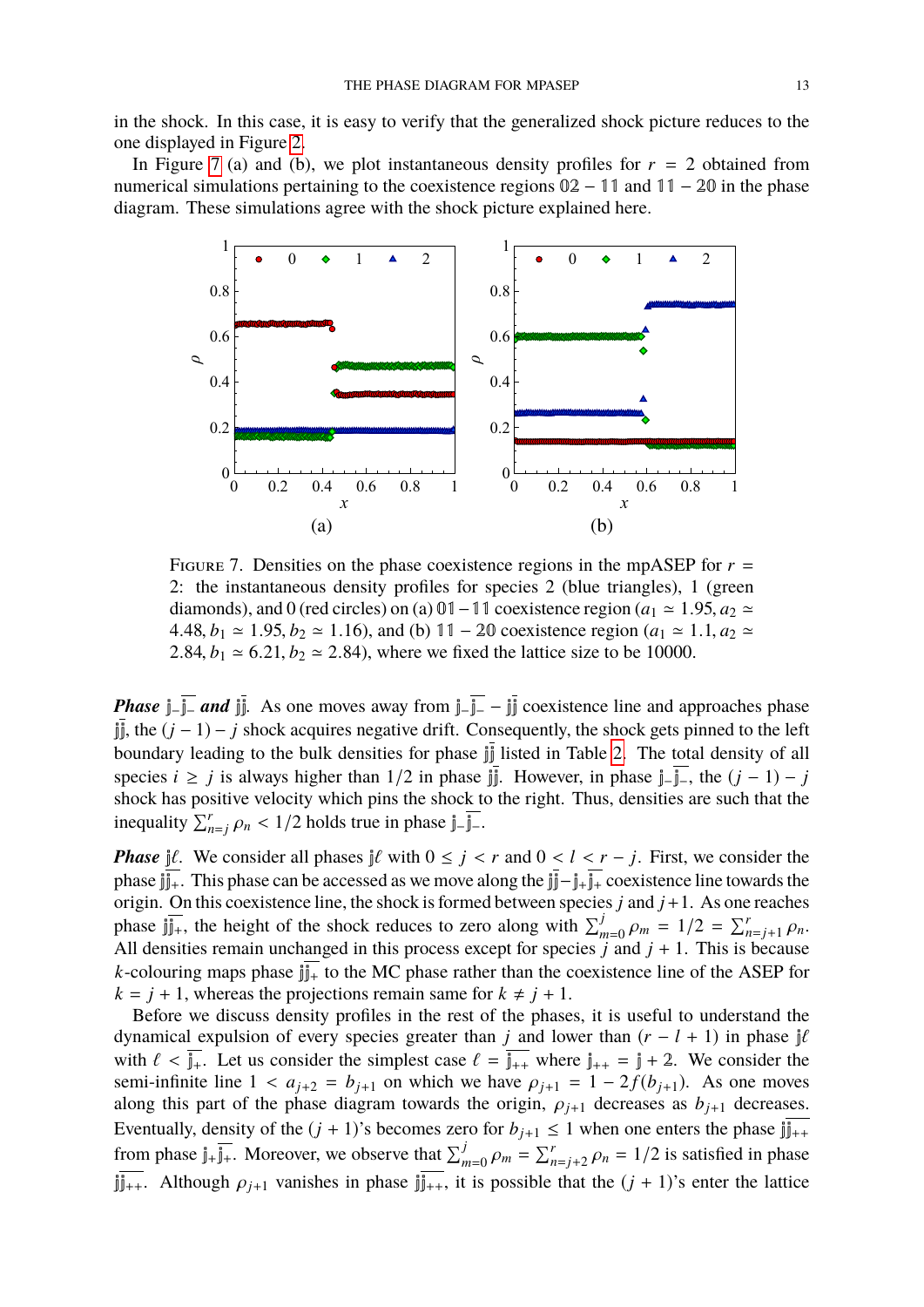

<span id="page-13-0"></span>FIGURE 8. The scematic plot of the hyperplane  $b_j = C$  (red dotted line) that passes through all phases of the form  $\frac{\partial f}{\partial t}$ . Here, we use the notation  $j_{++} = j + 2$ . Some details of the phase diagram are omitted in this plot. We have included only the essential parts that make this illustration suitable to our discussion regarding phase  $\frac{3}{2}$  in Section [5.](#page-11-0)

because of nonzero boundary rates. To see why such particles are driven out of the system, we must consider boundary effects near the left and right boundaries. The densities satisfy  $\sum_{m=0}^{j} \rho_m(x) < 1/2 < \sum_{n=j+2}^{r} \rho_n(x)$  and  $\sum_{m=0}^{j} \rho_m(x) > 1/2 > \sum_{n=j+2}^{r} \rho_n(x)$  at the normalized site position x near the left and right boundary respectively due to boundary effects. Thus the site position *x* near the left and right boundary respectively due to boundary effects. Thus the  $(j+1)$ 's will be driven away from the bulk at both the boundaries. Similarly, we can understand dynamical expulsion in phase  $j\ell$  by considering the semi-infinite line  $1 < a_{r-l} = b_{j+1}$ . Indeed, one checks using [\(11\)](#page-11-2) that  $\sum_{n=j+1}^{r-l} \rho_n$  vanishes as one approaches phase j $\ell$  along this line.<br>It suffices to understand density profiles in all phases if for fixed in First, we fix a con-

It suffices to understand density profiles in all phases  $j\ell$  for fixed  $j$ . First, we fix a constant  $C \in (1, v_j/v_{j-1})$ , and the hyperplane  $b_j = C$  on which  $b_{j+1} < 1 < b_j$  is satisfied. One such hyperplane that passes through the phases under consideration here is indicated as the red dotted hyperplane that passes through the phases under consideration here is indicated as the red dotted line in Figure [8.](#page-13-0) The coordinate of  $R^*$  where the hyperplanes  $b_j = C$  and  $a_r = 0$  intersect on the two-dimensional phase diagram is given by  $R^* \equiv CR_j$ .

Now, we explain the density profiles in phase  $jj_{++}$  starting with its adjacent phase  $jj_{+}$  for which we have already explained the density profiles using the shock picture. As one moves along the hyperplane  $b_j = C$  from phase  $j_{j+1}$  towards phase  $j_{j+1}$ ,  $\rho_{j+2}$  increases to  $(f(1) - f(a_{j+3}))$  $(f(1)$  for  $j + 2 = r$ ) at the hyperplane  $a_{j+2} = 1$  which is the boundary between these phases. The same expression for density of species  $(j + 2)$  remains unaltered throughout phase  $jj_{++}$ . In constrast, the density of the  $(j + 1)$ 's decreases to zero. The  $(j + 1)$ 's stay dynamically expelled in phase  $\frac{1}{\|u\|_{H+1}}$  as explained previously. However, other species retain their expressions for densites in this process.

In general, as we move further along  $b_j = C$  towards phase j0,  $\rho_n$  vanishes and  $\rho_{n+1}$  becomes  $(f(1) - f(a_{n+2})) (f(1) \text{ for } n = r - 1)$  at the hyperplane  $a_{n+1} = 1$  for  $j + 1 < n < r$ . To reach  $j\ell$  starting from  $j\bar{j_+}$  along the line  $b_j = C$ , one must pass through the hyperplanes  $a_n = 1$  for  $j + 1 < n \leq r - l$ . In this process,  $\rho_i$  declines to zero for  $j < i < r - l$ , and  $\rho_{r-1}$  becomes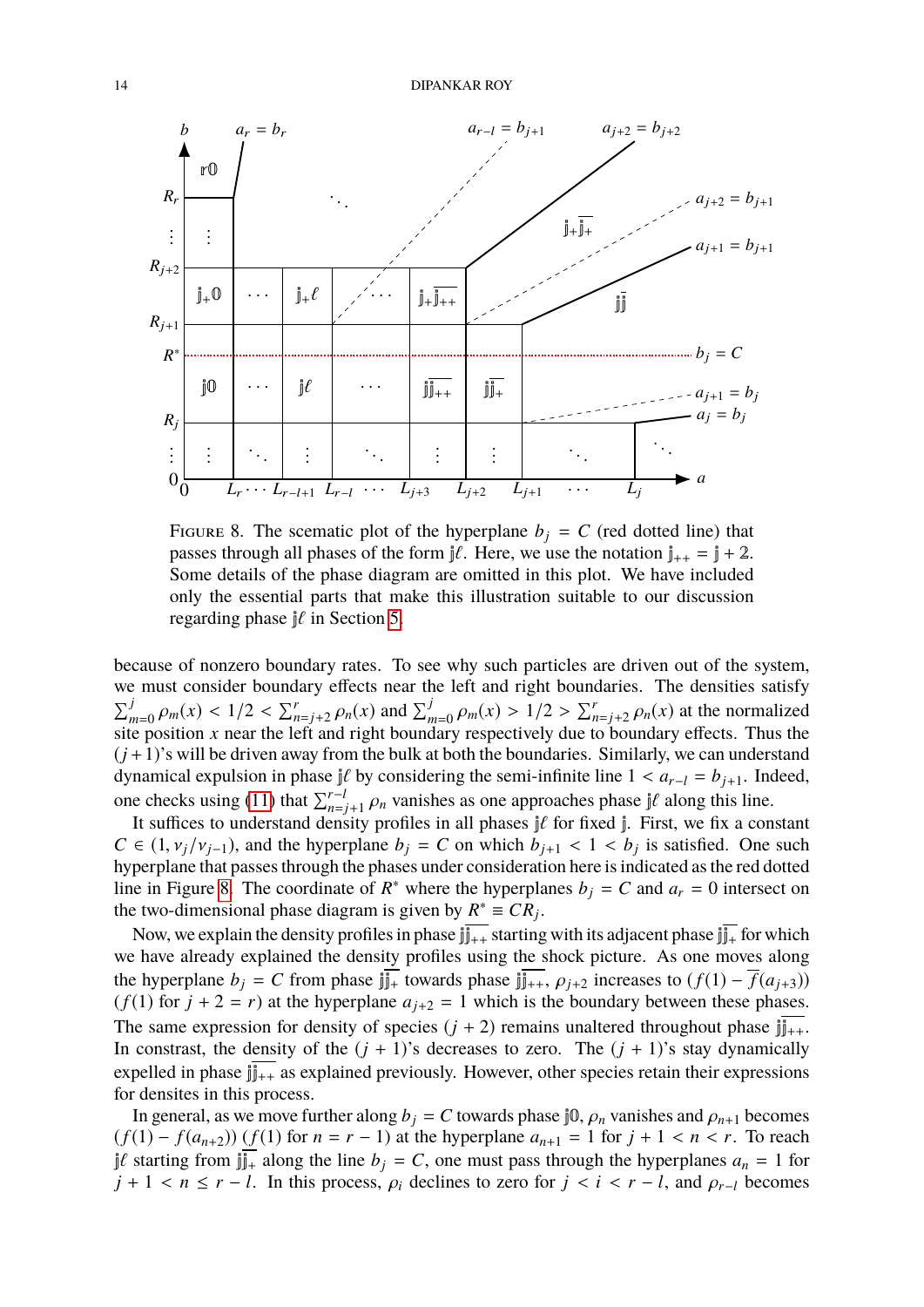$(f(1) - f(a_{r-l+1})$  ( $f(1)$  for  $l = 0$ ), where functional forms of other densities remain the same as in phase  $\overline{\mathbb{I}^+}$ .

#### 6. Conclusion

We have studied the phase diagram for the mpASEP, a multispecies asymmetric simple exclusion model with arbitrary number of species. A salient feature of the model is that it is endowed with boundaries permeable to all species in the system. The dynamics at the boundaries is so defined that we can project the multispecies model onto the single-species ASEP model by dint of colouring. As mentioned earlier, we do not have a matrix ansatz for this model to evaluate the physical quantities directly. It will be a challenging and immensely interesting problem to find such an exact solution for the mpASEP.

**Acknowledgement.** I thank my PhD supervisor Prof. Arvind Ayyer for discussions regarding this project, critical reading of the manuscript, as well as many helpful suggestions. This work is supported by Indian Institute of Science, Bengaluru.

#### **REFERENCES**

- <span id="page-14-10"></span>[1] Yashar Aghababaie, Gautam I. Menon, and Michael Plischke. Universal properties of interacting brownian motors. *Phys. Rev. E*, 59:2578–2586, Mar 1999.
- <span id="page-14-3"></span>[2] Chikashi Arita. Exact analysis of two-species totally asymmetric exclusion process with open boundary condition. *Journal of the Physical Society of Japan*, 75(6):065003, 2006.
- <span id="page-14-4"></span>[3] Chikashi Arita. Phase transitions in the two-species totally asymmetric exclusion process with open boundaries. *Journal of Statistical Mechanics: Theory and Experiment*, 2006(12):P12008, 2006.
- <span id="page-14-1"></span>[4] Peter F. Arndt, Thomas Heinzel, and Vladimir Rittenberg. First-order phase transitions in one-dimensional steady states. *Journal of Statistical Physics*, 90:783–815, 1998.
- <span id="page-14-2"></span>[5] Peter F. Arndt, Thomas Heinzel, and Vladimir Rittenberg. Spontaneous breaking of translational invariance and spatial condensation in stationary states on a ring. i. the neutral system. *Journal of Statistical Physics*, 97:1–65, 1999.
- <span id="page-14-8"></span>[6] Arvind Ayyer, Caley Finn, and Dipankar Roy. Matrix product solution of a left-permeable two-species asymmetric exclusion process. *Phys. Rev. E*, 97:012151, Jan 2018.
- <span id="page-14-16"></span>[7] Arvind Ayyer, Caley Finn, and Dipankar Roy. The phase diagram for a multispecies left-permeable asymmetric exclusion process. *Journal of Statistical Physics*, Nov 2018.
- <span id="page-14-5"></span>[8] Arvind Ayyer, Joel L. Lebowitz, and Eugene R. Speer. On the two species asymmetric exclusion process with semi-permeable boundaries. *Journal of Statistical Physics*, 135(5):1009–1037, Jun 2009.
- <span id="page-14-7"></span>[9] Arvind Ayyer, Joel L. Lebowitz, and Eugene R. Speer. On some classes of open two-species exclusion processes. *Markov Processes And Related Fields*, 18:157–176, 2012.
- <span id="page-14-15"></span>[10] Arvind Ayyer and Dipankar Roy. The exact phase diagram for a class of open multispecies asymmetric exclusion processes. *Scientific Reports*, 7:13555–, Oct 2017.
- <span id="page-14-11"></span>[11] Benjamin J. Binder and Kerry A. Landman. Exclusion processes on a growing domain. *Journal of Theoretical Biology*, 259(3):541 – 551, 2009.
- <span id="page-14-0"></span>[12] R A Blythe and M R Evans. Nonequilibrium steady states of matrix-product form: a solver's guide. *Journal of Physics A: Mathematical and Theoretical*, 40(46):R333, 2007.
- <span id="page-14-6"></span>[13] Luigi Cantini. Asymmetric simple exclusion process with open boundaries and koornwinder polynomials. *Annales Henri Poincaré*, 18(4):1121–1151, Apr 2017.
- <span id="page-14-14"></span>[14] Luigi Cantini, Alexandr Garbali, Jan de Gier, and Michael Wheeler. Koornwinder polynomials and the stationary multi-species asymmetric exclusion process with open boundaries. *Journal of Physics A: Mathematical and Theoretical*, 49(44):444002, 2016.
- <span id="page-14-12"></span>[15] Tom Chou and Detlef Lohse. Entropy-driven pumping in zeolites and biological channels. *Phys. Rev. Lett.*, 82:3552–3555, Apr 1999.
- <span id="page-14-13"></span>[16] Debashish Chowdhury, Ludger Santen, and Andreas Schadschneider. Statistical physics of vehicular traffic and some related systems. *Physics Reports*, 329(4):199 – 329, 2000.
- <span id="page-14-9"></span>[17] N Crampe, M R Evans, K Mallick, E Ragoucy, and M Vanicat. Matrix product solution to a 2-species TASEP with open integrable boundaries. *Journal of Physics A: Mathematical and Theoretical*, 49(47):475001, oct 2016.